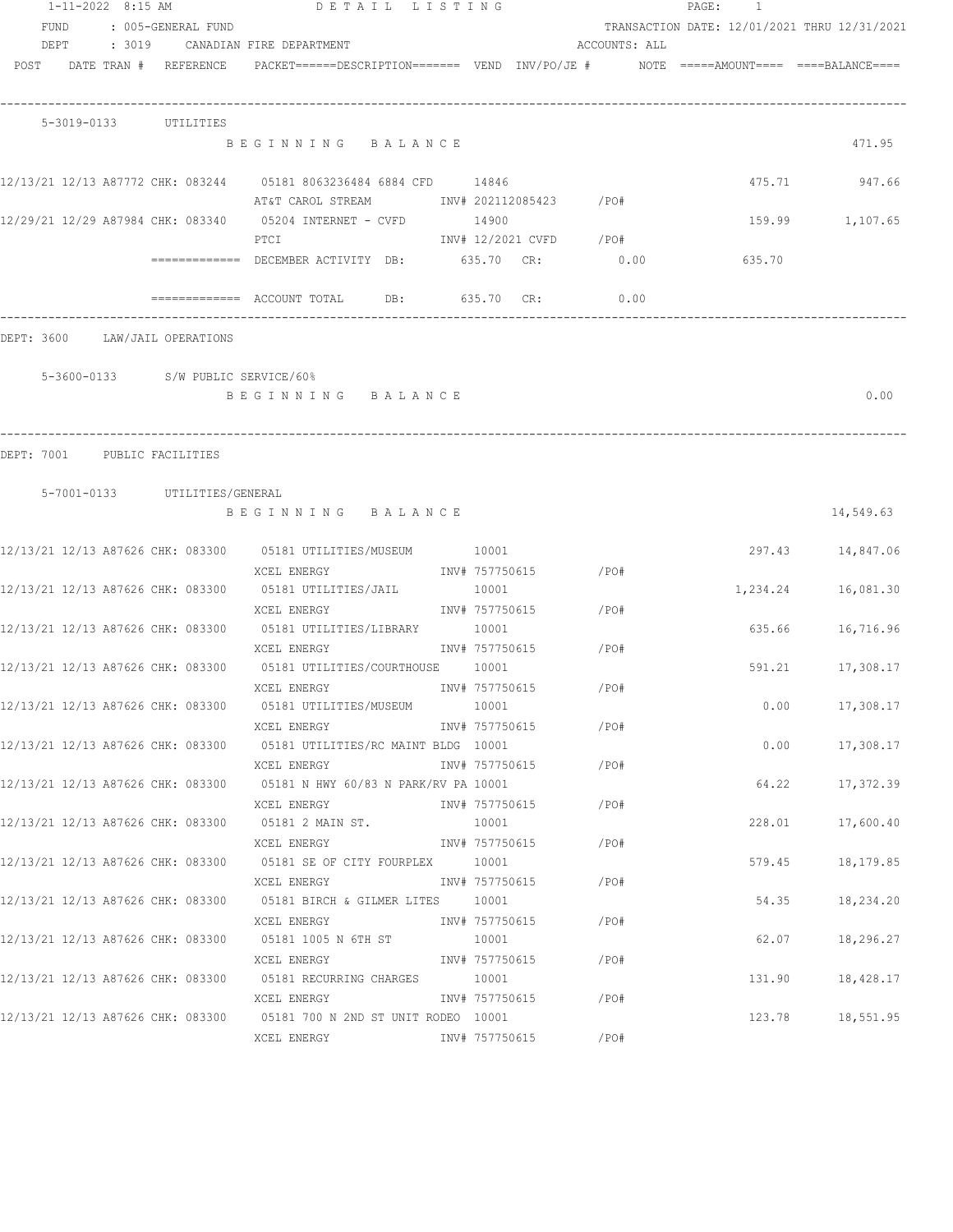|                                   | $1 - 11 - 2022$ 8:15 AM |        |          |                       | DETAIL LISTING                                                                       |                |                               |                     | PAGE: | 2         |                                              |
|-----------------------------------|-------------------------|--------|----------|-----------------------|--------------------------------------------------------------------------------------|----------------|-------------------------------|---------------------|-------|-----------|----------------------------------------------|
| FUND                              |                         |        |          | : 005-GENERAL FUND    |                                                                                      |                |                               |                     |       |           | TRANSACTION DATE: 12/01/2021 THRU 12/31/2021 |
| DEPT                              |                         | : 7001 |          | PUBLIC FACILITIES     |                                                                                      |                |                               | ACCOUNTS: ALL       |       |           |                                              |
| POST                              |                         |        |          | DATE TRAN # REFERENCE | PACKET======DESCRIPTION======= VEND INV/PO/JE # NOTE =====AMOUNT==== ====BALANCE==== |                |                               |                     |       |           |                                              |
|                                   |                         |        |          |                       |                                                                                      |                |                               |                     |       |           |                                              |
|                                   |                         |        |          |                       |                                                                                      |                |                               |                     |       |           | 2,574.35 21,126.30                           |
|                                   |                         |        |          |                       | CITY OF CANADIAN                                                                     | INV# 11232021  |                               | /PO#                |       |           |                                              |
|                                   |                         |        |          |                       | 12/13/21 12/13 A87720 CHK: 083277 05181 OTHER METERS                                 | 12592          |                               |                     |       | 2,292.96  | 23,419.26                                    |
|                                   |                         |        |          |                       | NORTH PLAINS ELECTRIC CO- INV# 12012021                                              |                |                               | /PO#                |       |           |                                              |
|                                   |                         |        |          |                       | 12/13/21 12/13 A87720 CHK: 083277 05181 GEM VOTING BOOTH                             | 12592          |                               |                     |       | 70.76     | 23,490.02                                    |
|                                   |                         |        |          |                       | NORTH PLAINS ELECTRIC CO- INV# 12012021                                              |                |                               | /PO#                |       |           |                                              |
|                                   |                         |        |          |                       | 12/13/21 12/13 A87738 CHK: 083296 05181 040-001-1415-01-LIBRARY 13824                |                |                               |                     |       | 30.00     | 23,520.02                                    |
|                                   |                         |        |          |                       | WEST TEXAS GAS, INC                                                                  | INV# 12032021  |                               | /PO#                |       |           |                                              |
|                                   |                         |        |          |                       | 12/13/21 12/13 A87738 CHK: 083296 05181 040-001-4000-01 EX CENTE 13824               |                |                               |                     |       | 184.04    | 23,704.06                                    |
|                                   |                         |        |          |                       | WEST TEXAS GAS, INC                                                                  | INV# 12032021  |                               | /PO#                |       |           |                                              |
|                                   |                         |        |          |                       |                                                                                      |                |                               |                     |       | 166.23    | 23,870.29                                    |
|                                   |                         |        |          |                       | WEST TEXAS GAS, INC                                                                  | INV# 12032021  |                               | /PO#                |       |           |                                              |
|                                   |                         |        |          |                       | 12/13/21 12/13 A87738 CHK: 083296 05181 040-001-5815-01-BALLPARK 13824               |                |                               |                     |       | 30.00     | 23,900.29                                    |
|                                   |                         |        |          |                       | WEST TEXAS GAS, INC                                                                  | INV# 12032021  |                               | /PO#                |       |           |                                              |
| 12/13/21 12/13 A87738 CHK: 083296 |                         |        |          |                       | 05181  040-001-5810-01-PAVILION  13824                                               |                |                               |                     |       | 30.00     | 23,930.29                                    |
|                                   |                         |        |          |                       | WEST TEXAS GAS, INC NOT INV# 12032021                                                |                |                               | /PO#                |       |           |                                              |
| 12/13/21 12/13 A87738 CHK: 083296 |                         |        |          |                       | 05181 040-001-1405-01 COURTHOU 13824                                                 |                |                               |                     |       | 132.40    | 24,062.69                                    |
|                                   |                         |        |          |                       | WEST TEXAS GAS, INC MET INV# 12032021                                                |                |                               | /PO#                |       |           |                                              |
|                                   |                         |        |          |                       |                                                                                      |                |                               |                     |       | 247.26    | 24,309.95                                    |
|                                   |                         |        |          |                       | WEST TEXAS GAS, INC 1NV# 12032021                                                    |                |                               | /PO#                |       |           |                                              |
|                                   |                         |        |          |                       | 12/13/21 12/13 A87738 CHK: 083296 05181 040-013-0035-02 CFD MAIN 13824               |                |                               |                     |       | 269.51    | 24,579.46                                    |
|                                   |                         |        |          |                       | WEST TEXAS GAS, INC                                                                  |                | INV# 12032021 /PO#            |                     |       |           |                                              |
|                                   |                         |        |          |                       | ============ DECEMBER ACTIVITY DB:                                                   | 10,029.83 CR:  |                               | 0.00                |       | 10,029.83 |                                              |
|                                   |                         |        |          |                       |                                                                                      |                |                               |                     |       |           |                                              |
|                                   |                         |        |          |                       |                                                                                      | 10,029.83 CR:  |                               | 0.00                |       |           |                                              |
|                                   |                         |        |          |                       |                                                                                      |                |                               |                     |       |           |                                              |
| DEPT: 7016                        |                         |        | CEMETERY |                       |                                                                                      |                |                               |                     |       |           |                                              |
|                                   |                         |        |          |                       |                                                                                      |                |                               |                     |       |           |                                              |
|                                   |                         |        |          | 5-7016-0133 UTILITIES |                                                                                      |                |                               |                     |       |           |                                              |
|                                   |                         |        |          |                       | BEGINNING BALANCE                                                                    |                |                               |                     |       |           | 14.09                                        |
|                                   |                         |        |          |                       |                                                                                      |                |                               |                     |       |           |                                              |
|                                   |                         |        |          |                       |                                                                                      |                |                               |                     |       | 30.00     | 44.09                                        |
|                                   |                         |        |          |                       | XCEL ENERGY                                                                          | INV# 757750615 |                               | $/$ PO#             |       |           |                                              |
|                                   |                         |        |          |                       | ============= DECEMBER ACTIVITY DB:                                                  | 30.00 CR:      |                               | 0.00                |       | 30.00     |                                              |
|                                   |                         |        |          |                       |                                                                                      |                |                               |                     |       |           |                                              |
|                                   |                         |        |          |                       | ============= ACCOUNT TOTAL<br>DB:                                                   | 30.00 CR:      |                               | 0.00                |       |           |                                              |
|                                   |                         |        |          |                       |                                                                                      |                |                               |                     |       |           |                                              |
|                                   |                         |        |          |                       | 000 ERRORS IN THIS REPORT!                                                           |                | *-*-*-*-*-*-*-*-*-*-*-*-*-*-* |                     |       |           |                                              |
|                                   |                         |        |          |                       |                                                                                      |                |                               |                     |       |           |                                              |
|                                   |                         |        |          |                       | ** REPORT TOTALS **                                                                  | --- DEBITS --- |                               | $---$ CREDITS $---$ |       |           |                                              |
|                                   |                         |        |          |                       | BEGINNING BALANCES:                                                                  |                | 15,035.67                     |                     | 0.00  |           |                                              |

REPORTED ACTIVITY:  $10,695.53$  0.00 ENDING BALANCES: 25,731.20 0.00

TOTAL FUND ENDING BALANCE: 25,731.20

FUND: 010-AIRPORT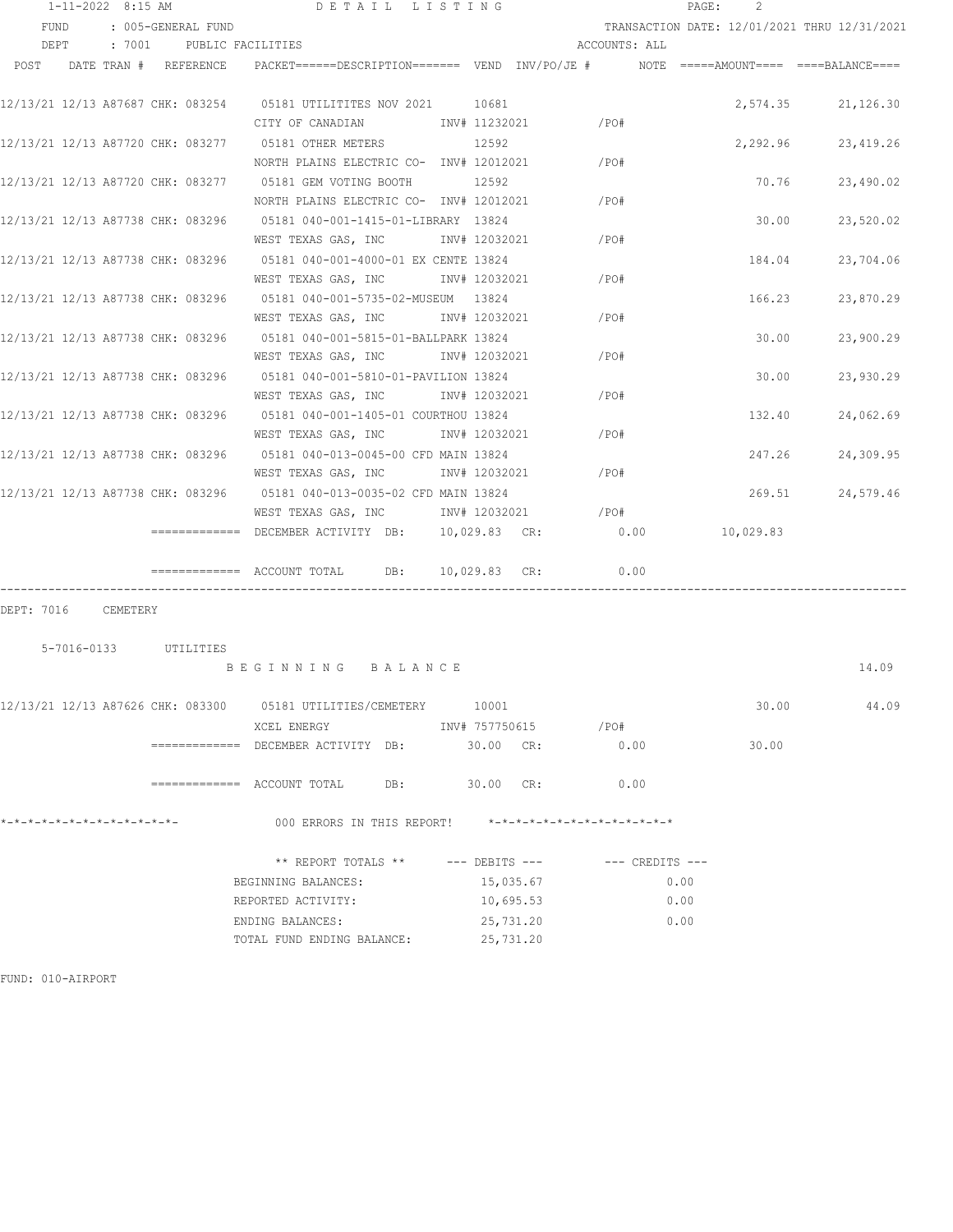|                               | $1 - 11 - 2022$ 8:15 AM |                                   | DETAIL LISTING                                                                                                                |     |                           | PAGE: 3 |               |        |                                              |
|-------------------------------|-------------------------|-----------------------------------|-------------------------------------------------------------------------------------------------------------------------------|-----|---------------------------|---------|---------------|--------|----------------------------------------------|
|                               |                         | FUND : 010-AIRPORT                |                                                                                                                               |     |                           |         |               |        | TRANSACTION DATE: 12/01/2021 THRU 12/31/2021 |
|                               |                         | DEPT : 7010 AIRPORT               |                                                                                                                               |     |                           |         | ACCOUNTS: ALL |        |                                              |
|                               |                         |                                   | POST DATE TRAN # REFERENCE PACKET======DESCRIPTION======= VEND INV/PO/JE # NOTE =====AMOUNT==== ====BALANCE====               |     |                           |         |               |        |                                              |
|                               |                         | 5-7010-0133 UTILITIES             |                                                                                                                               |     |                           |         |               |        |                                              |
|                               |                         |                                   | BEGINNING BALANCE                                                                                                             |     |                           |         |               |        | 1,501.44                                     |
|                               |                         |                                   | 12/13/21 12/13 A87890 CHK: 001912 05179 UTILITIES AIRPORT NOV 20 10681                                                        |     |                           |         |               |        | 80.80 1,582.24                               |
|                               |                         |                                   | CITY OF CANADIAN MOTHER INV# AIRPORTNOV2021 / PO#                                                                             |     |                           |         |               |        |                                              |
|                               |                         |                                   | 12/13/21 12/13 A87894 CHK: 001915 05179 UTILITIES AIRPORT NOV 20 12592<br>NORTH PLAINS ELECTRIC CO- INV# 12172021AIRPORT /PO# |     |                           |         |               |        | 525.95<br>2,108.19                           |
|                               |                         |                                   | 12/13/21 12/13 A87900 CHK: 001909 05179 AIRPORT TELEPHONE DEC 20 14846                                                        |     |                           |         |               |        | 2,418.63<br>310.44                           |
|                               |                         |                                   | AT&T CAROL STREAM             INV# 11252021            /PO#                                                                   |     |                           |         |               |        |                                              |
|                               |                         |                                   |                                                                                                                               |     |                           |         |               |        |                                              |
|                               |                         |                                   | PTCI                                                                                                                          |     | INV# 12202021AIRPORT /PO# |         |               |        | 2,461.12<br>42.49                            |
|                               |                         |                                   |                                                                                                                               |     |                           |         |               |        |                                              |
|                               |                         |                                   | ============ DECEMBER ACTIVITY DB: 959.68 CR: 0.00                                                                            |     |                           |         |               | 959.68 |                                              |
|                               |                         |                                   | ============ ACCOUNT TOTAL DB: 959.68 CR: 0.00                                                                                |     |                           |         |               |        |                                              |
|                               |                         |                                   | 000 ERRORS IN THIS REPORT! $*-*-*-*-*-*-*-*-*-*-*-*-*-*-*-*$                                                                  |     |                           |         |               |        |                                              |
|                               |                         |                                   |                                                                                                                               |     |                           |         |               |        |                                              |
|                               |                         |                                   | ** REPORT TOTALS ** --- DEBITS --- -- CREDITS ---                                                                             |     |                           |         |               |        |                                              |
|                               |                         |                                   | BEGINNING BALANCES:                                                                                                           |     | 1,501.44                  |         |               | 0.00   |                                              |
|                               |                         |                                   | REPORTED ACTIVITY:                                                                                                            |     |                           | 959.68  | 0.00          |        |                                              |
|                               |                         |                                   | ENDING BALANCES: 2,461.12                                                                                                     |     |                           |         | 0.00          |        |                                              |
|                               |                         |                                   | TOTAL FUND ENDING BALANCE: 2,461.12                                                                                           |     |                           |         |               |        |                                              |
| FUND: 011-ROAD & BRIDGE PCT 1 |                         |                                   |                                                                                                                               |     |                           |         |               |        |                                              |
| DEPT: 4011 ROAD & BRIDGE 1    |                         |                                   |                                                                                                                               |     |                           |         |               |        |                                              |
|                               |                         |                                   |                                                                                                                               |     |                           |         |               |        |                                              |
|                               |                         | 5-4011-0133 UTILITIES/PCT 1       | BEGINNING BALANCE                                                                                                             |     |                           |         |               |        | 340.85                                       |
|                               |                         |                                   |                                                                                                                               |     |                           |         |               |        |                                              |
|                               |                         | 12/13/21 12/13 A87688 CHK: 083254 | 05181 UTILITITES PCT 1 10681                                                                                                  |     |                           |         |               |        | 29.43<br>370.28                              |
|                               |                         |                                   | CITY OF CANADIAN                                                                                                              |     | INV# 12102021             |         | /PO#          |        |                                              |
|                               |                         |                                   | 12/13/21 12/13 A87720 CHK: 083277 05181 PCT 1                                                                                 |     | 12592                     |         |               |        | 129.91<br>500.19                             |
|                               |                         |                                   | NORTH PLAINS ELECTRIC CO- INV# 12012021                                                                                       |     |                           |         | /PO#          |        |                                              |
|                               |                         |                                   | 12/13/21 12/13 A87738 CHK: 083296 05181 040-001-3995-01-PCT 1 BA 13824                                                        |     |                           |         |               |        | 110.14<br>610.33                             |
|                               |                         |                                   | WEST TEXAS GAS, INC METALL 12032021                                                                                           |     |                           |         | /PO#          |        |                                              |
|                               |                         |                                   | ============ DECEMBER ACTIVITY DB: 269.48 CR:                                                                                 |     |                           |         | 0.00          | 269.48 |                                              |
|                               |                         |                                   |                                                                                                                               | DB: | 269.48 CR:                |         | 0.00          |        |                                              |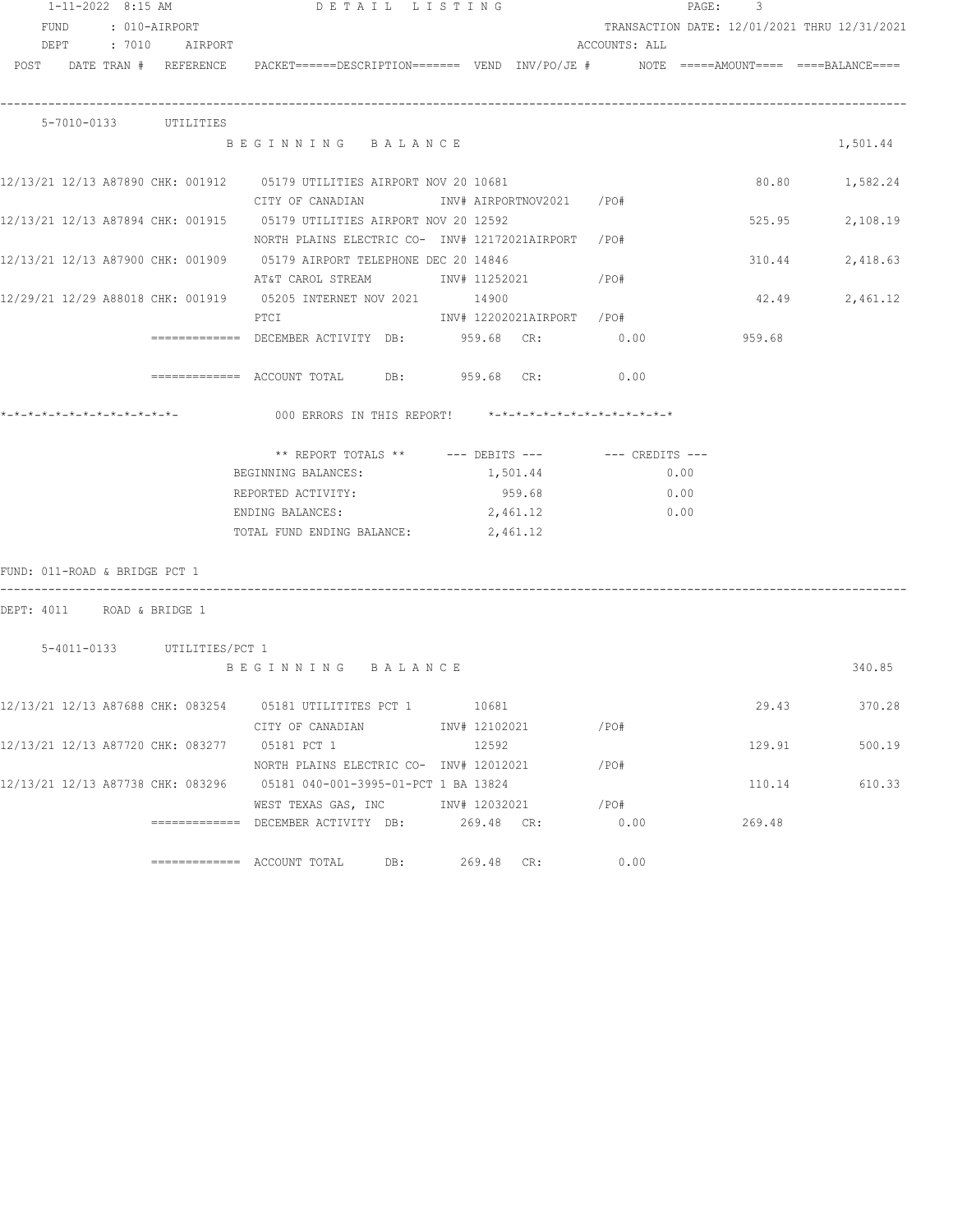| 1-11-2022 8:15 AM             |                                | DETAIL LISTING                                                                                                 |                                                      |                                              | PAGE: 4 |               |  |  |
|-------------------------------|--------------------------------|----------------------------------------------------------------------------------------------------------------|------------------------------------------------------|----------------------------------------------|---------|---------------|--|--|
|                               | FUND : 011-ROAD & BRIDGE PCT 1 |                                                                                                                |                                                      | TRANSACTION DATE: 12/01/2021 THRU 12/31/2021 |         |               |  |  |
|                               | DEPT : 4011 ROAD & BRIDGE 1    |                                                                                                                |                                                      | ACCOUNTS: ALL                                |         |               |  |  |
|                               |                                | POST DATE TRAN # REFERENCE PACKET======DESCRIPTION======= VEND INV/PO/JE # NOTE =====AMOUNT==== ===BALANCE==== |                                                      |                                              |         |               |  |  |
|                               |                                | 000 ERRORS IN THIS REPORT! $*-*-*-*-*-*-*-*-*-*-*-*-*-*-**$                                                    |                                                      |                                              |         |               |  |  |
|                               |                                |                                                                                                                | ** REPORT TOTALS ** --- DEBITS --- -- -- CREDITS --- |                                              |         |               |  |  |
|                               |                                | BEGINNING BALANCES:                                                                                            | 340.85                                               | 0.00                                         |         |               |  |  |
|                               |                                | REPORTED ACTIVITY:                                                                                             | 269.48                                               | 0.00                                         |         |               |  |  |
|                               |                                | ENDING BALANCES: 610.33                                                                                        |                                                      | 0.00                                         |         |               |  |  |
|                               |                                | TOTAL FUND ENDING BALANCE: 610.33                                                                              |                                                      |                                              |         |               |  |  |
| FUND: 012-ROAD & BRIDGE PCT 2 |                                |                                                                                                                |                                                      |                                              |         |               |  |  |
| DEPT: 4012 ROAD & BRIDGE 2    |                                |                                                                                                                |                                                      |                                              |         |               |  |  |
|                               | 5-4012-0133 UTILITIES/PCT 2    |                                                                                                                |                                                      |                                              |         |               |  |  |
|                               |                                | BEGINNING BALANCE                                                                                              |                                                      |                                              |         | 201.11        |  |  |
|                               |                                | 12/13/21 12/13 A87720 CHK: 083277 05181 PCT 2<br>NORTH PLAINS ELECTRIC CO- INV# 12012021 / PO#                 | 12592                                                |                                              |         | 153.12 354.23 |  |  |
|                               |                                | ============ DECEMBER ACTIVITY DB: 153.12 CR: 0.00                                                             |                                                      |                                              | 153.12  |               |  |  |
|                               |                                | ============ ACCOUNT TOTAL DB: 153.12 CR: 0.00                                                                 |                                                      |                                              |         |               |  |  |
|                               |                                | 000 ERRORS IN THIS REPORT! $*-*-*-*-*-*-*-*-*-*-*-*-*-*-*$                                                     |                                                      |                                              |         |               |  |  |
|                               |                                |                                                                                                                | ** REPORT TOTALS ** --- DEBITS --- -- CREDITS ---    |                                              |         |               |  |  |
|                               |                                | BEGINNING BALANCES:                                                                                            | 201.11                                               | 0.00                                         |         |               |  |  |
|                               |                                | REPORTED ACTIVITY:                                                                                             | 153.12                                               | 0.00                                         |         |               |  |  |
|                               |                                | ENDING BALANCES:                                                                                               | 354.23                                               | 0.00                                         |         |               |  |  |
|                               |                                | TOTAL FUND ENDING BALANCE: 354.23                                                                              |                                                      |                                              |         |               |  |  |
| FUND: 013-ROAD & BRIDGE PCT 3 |                                |                                                                                                                |                                                      |                                              |         |               |  |  |
| DEPT: 4013 ROAD & BRIDGE 3    |                                |                                                                                                                |                                                      |                                              |         |               |  |  |
|                               | 5-4013-0133 UTILITIES/PCT 3    |                                                                                                                |                                                      |                                              |         |               |  |  |
|                               |                                | BEGINNING BALANCE                                                                                              |                                                      |                                              |         | 307.97        |  |  |
|                               |                                | 12/13/21 12/13 A87720 CHK: 083277 05181 PCT 3                                                                  | 12592                                                |                                              | 195.85  | 503.82        |  |  |
|                               |                                | NORTH PLAINS ELECTRIC CO- INV# 12012021                                                                        |                                                      | $/$ PO#                                      |         |               |  |  |
|                               |                                | ============= DECEMBER ACTIVITY DB: 195.85 CR:                                                                 |                                                      | 0.00                                         | 195.85  |               |  |  |
|                               |                                | ============= ACCOUNT TOTAL DB: 195.85 CR:                                                                     |                                                      | 0.00                                         |         |               |  |  |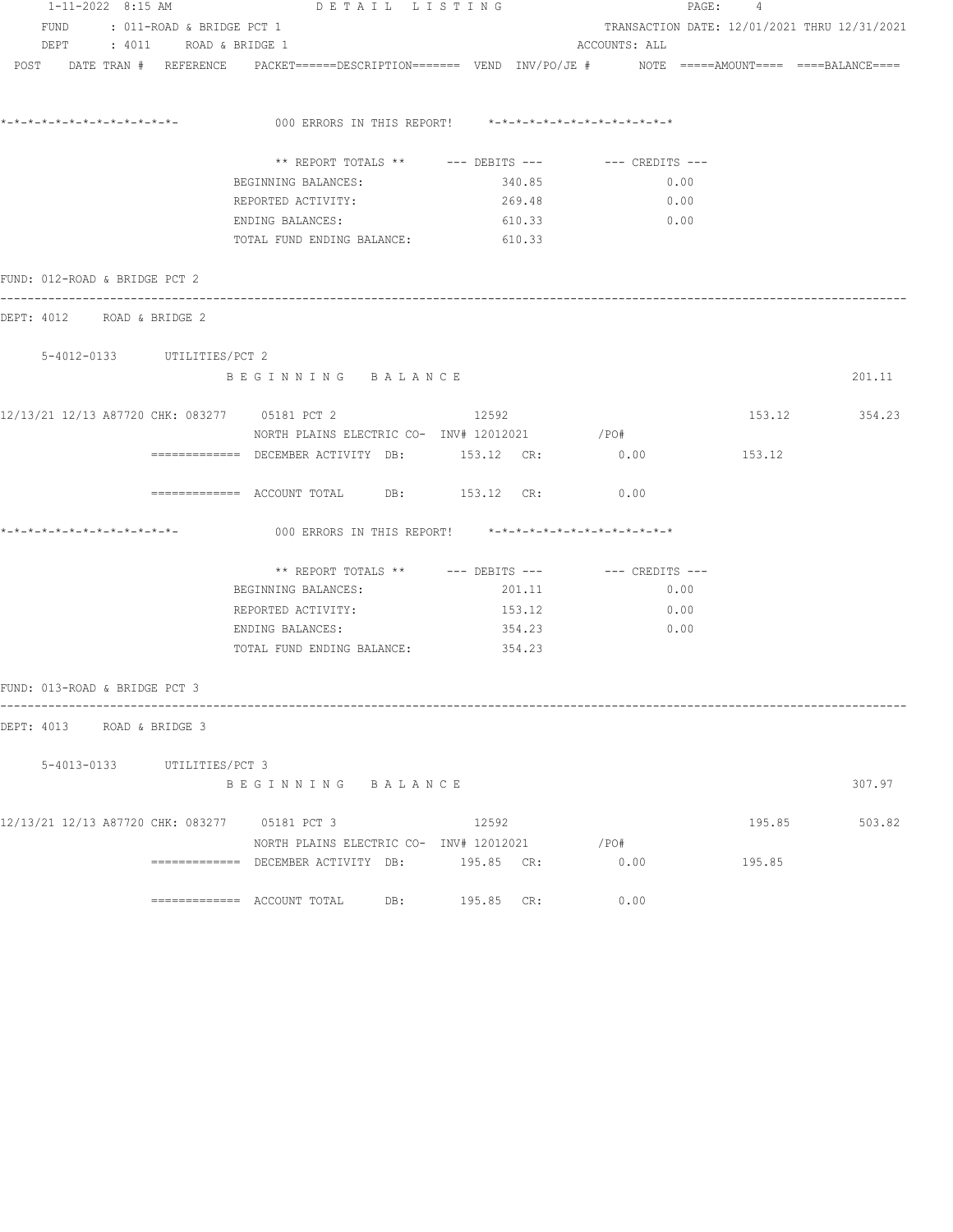| $1 - 11 - 2022$ 8:15 AM                       | DETAIL LISTING                                                                                                   |        |               | PAGE:<br>5                                   |               |
|-----------------------------------------------|------------------------------------------------------------------------------------------------------------------|--------|---------------|----------------------------------------------|---------------|
| FUND : 013-ROAD & BRIDGE PCT 3                |                                                                                                                  |        |               | TRANSACTION DATE: 12/01/2021 THRU 12/31/2021 |               |
| DEPT : 4013 ROAD & BRIDGE 3                   |                                                                                                                  |        | ACCOUNTS: ALL |                                              |               |
|                                               | POST DATE TRAN # REFERENCE PACKET======DESCRIPTION======= VEND INV/PO/JE # NOTE =====AMOUNT==== ====BALANCE====  |        |               |                                              |               |
|                                               | 000 ERRORS IN THIS REPORT! $*-*-*-*-*-*-*-*-*-*-*-*-*-*-**$                                                      |        |               |                                              |               |
|                                               | ** REPORT TOTALS ** $---$ DEBITS --- $---$ CREDITS ---                                                           |        |               |                                              |               |
|                                               | BEGINNING BALANCES:                                                                                              | 307.97 | 0.00          |                                              |               |
|                                               | REPORTED ACTIVITY: 195.85                                                                                        |        | $\sim 0.00$   |                                              |               |
|                                               | ENDING BALANCES:                                                                                                 | 503.82 | 0.00          |                                              |               |
|                                               | TOTAL FUND ENDING BALANCE: 503.82                                                                                |        |               |                                              |               |
| FUND: 014-ROAD & BRIDGE PCT 4                 |                                                                                                                  |        |               |                                              |               |
| DEPT: 4014 ROAD & BRIDGE 4                    |                                                                                                                  |        |               |                                              |               |
| 5-4014-0133 UTILITIES/PCT 4                   |                                                                                                                  |        |               |                                              |               |
|                                               | BEGINNING BALANCE                                                                                                |        |               |                                              | 414.09        |
| 12/13/21 12/13 A87720 CHK: 083277 05181 PCT 4 | NORTH PLAINS ELECTRIC CO- INV# 12012021 / PO#                                                                    | 12592  |               |                                              | 106.11 520.20 |
|                                               | 12/13/21 12/13 A87863 CHK: 083310 05189 INTERNET PCT 4 14505<br>TRANSWORLD NETWORK, CORP INV# 15201992-A206 /PO# |        |               |                                              | 49.39 569.59  |
|                                               | ============ DECEMBER ACTIVITY DB: 155.50 CR: 0.00                                                               |        |               | 155.50                                       |               |
|                                               | ============ ACCOUNT TOTAL DB: 155.50 CR: 0.00                                                                   |        |               |                                              |               |
|                                               | 000 ERRORS IN THIS REPORT! *-*-*-*-*-*-*-*-*-*-*-*-*-*-                                                          |        |               |                                              |               |
|                                               | ** REPORT TOTALS ** $---$ DEBITS --- $---$ CREDITS ---                                                           |        |               |                                              |               |
|                                               | BEGINNING BALANCES:                                                                                              | 414.09 | 0.00          |                                              |               |
|                                               | REPORTED ACTIVITY: $155.50$ 0.00                                                                                 |        |               |                                              |               |
|                                               | ENDING BALANCES: 569.59                                                                                          |        | $\sim$ 0.00   |                                              |               |
|                                               | TOTAL FUND ENDING BALANCE: 569.59                                                                                |        |               |                                              |               |
| FUND: 016-CEMETERY<br>-----                   |                                                                                                                  |        |               |                                              |               |
| DEPT: 7016 CEMETERY                           |                                                                                                                  |        |               |                                              |               |
| 5-7016-0133 UTILITIES                         |                                                                                                                  |        |               |                                              |               |

B E G I N N I N G B A L A N C E 0.00